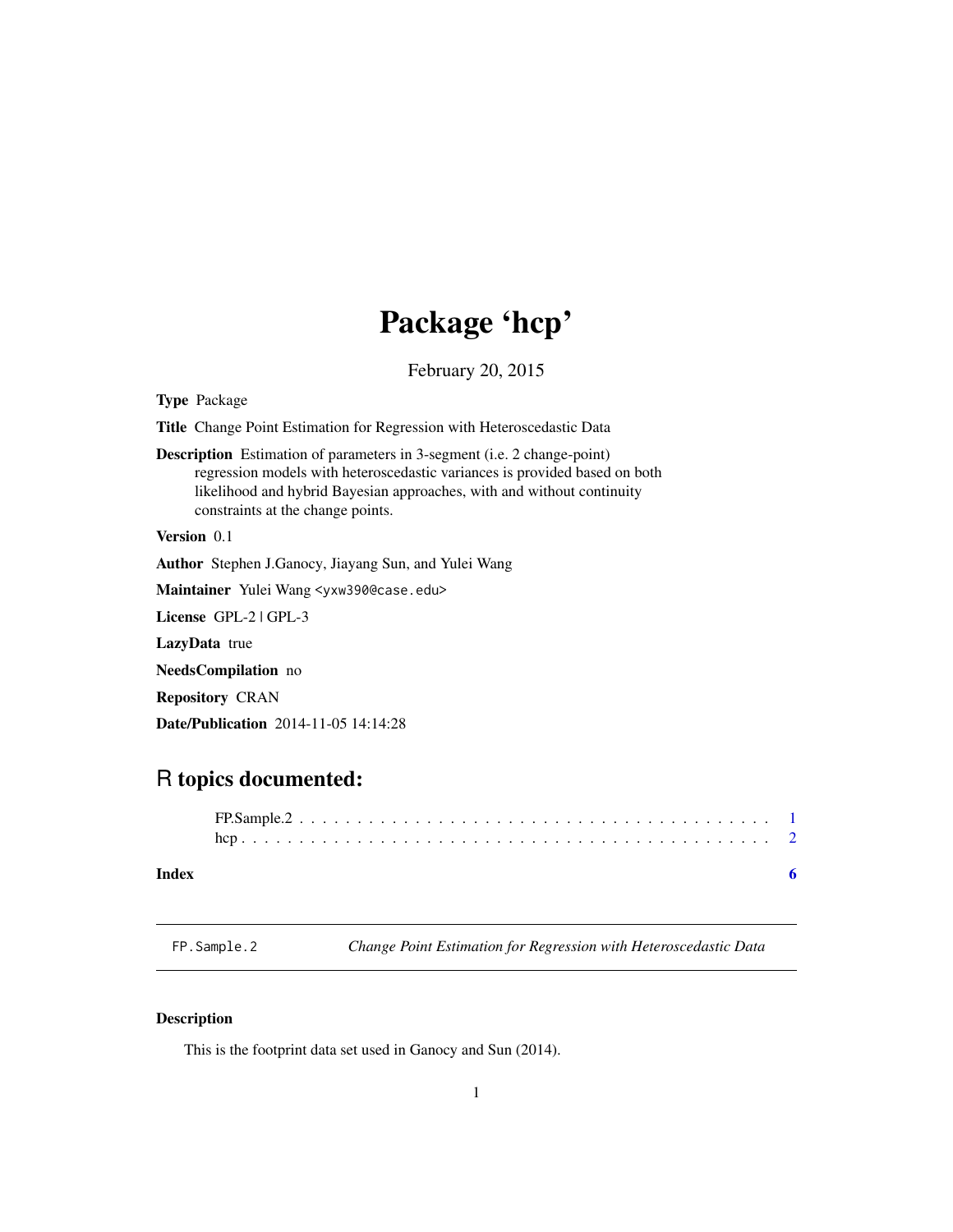#### <span id="page-1-0"></span>Format

A 2-column vector containing 141 observations. The first column lists the values (fp1x) at which the footprint pressure distribution curve are measured, while the second column has the responses (fp1y), the pressures obtained at the x's.

#### Source

Heteroscedastic Change Point Analysis and Application to Footprint Data, 2014

#### References

Stephen J. Ganocy and Jiayang Sun (2014), "Heteroscedastic Change Point Analysis and Application to Footprint Data," J. Data Science.

hcp *Change Point Estimation for Regression with Heteroscedastic Data*

#### Description

Estimation of parameters in 3-segment (i.e. 2 change-point) regression models with heteroscedastic variances is provided based on both likelihood and hybrid Bayesian approaches, with and without continuity constraints at the change points.

#### Usage

```
hcp(dataset, jlo, jhi, klo, khi, method = c("C-LLL", "C-LQL", "U-LLL", "MMP"),
  variance = c("121", "Common", "Differ"), plot = c("FALSE", "TRUE"),
  sigma21, r1, s1, sigma22, r2, s2, sigma23, r3, s3)
```
#### Arguments

| dataset | either a data frame or matrix containing 2 columns, where the first column is the<br>predictor or covariate and the second column is the response.                                                                                                                                                                                                                                                                                                                                                                                                                                                                                                                                                                                                      |
|---------|---------------------------------------------------------------------------------------------------------------------------------------------------------------------------------------------------------------------------------------------------------------------------------------------------------------------------------------------------------------------------------------------------------------------------------------------------------------------------------------------------------------------------------------------------------------------------------------------------------------------------------------------------------------------------------------------------------------------------------------------------------|
| jlo,jhi | lower and upper bounds for the x value of the first change point.                                                                                                                                                                                                                                                                                                                                                                                                                                                                                                                                                                                                                                                                                       |
| klo,khi | lower and upper bounds for the x value of the second change point.                                                                                                                                                                                                                                                                                                                                                                                                                                                                                                                                                                                                                                                                                      |
| method  | the method and model used to compute the parameters in a 3-segment (2-change-<br>point) regression model with Gaussian errors. The default is "C-LLL", a con-<br>strained linear-linear-linear model, constrained to be continuous at the two change<br>points. The other options are "C-LQL", "U-LLL", and "MMP". "C-LQL" is for<br>a constrained linear-quadratic-linear model, constrained to be continuous at the<br>two change points. "U-LLL" is for an unconstrained LLL model, which does not<br>impose continuity constraints at the two change points. "MMP" is for a hybrid<br>Bayesian estimation, which uses a Maximization-Maximization-Posterior pro-<br>cedure to estimate parameters in the LLL model without a continuity constraint. |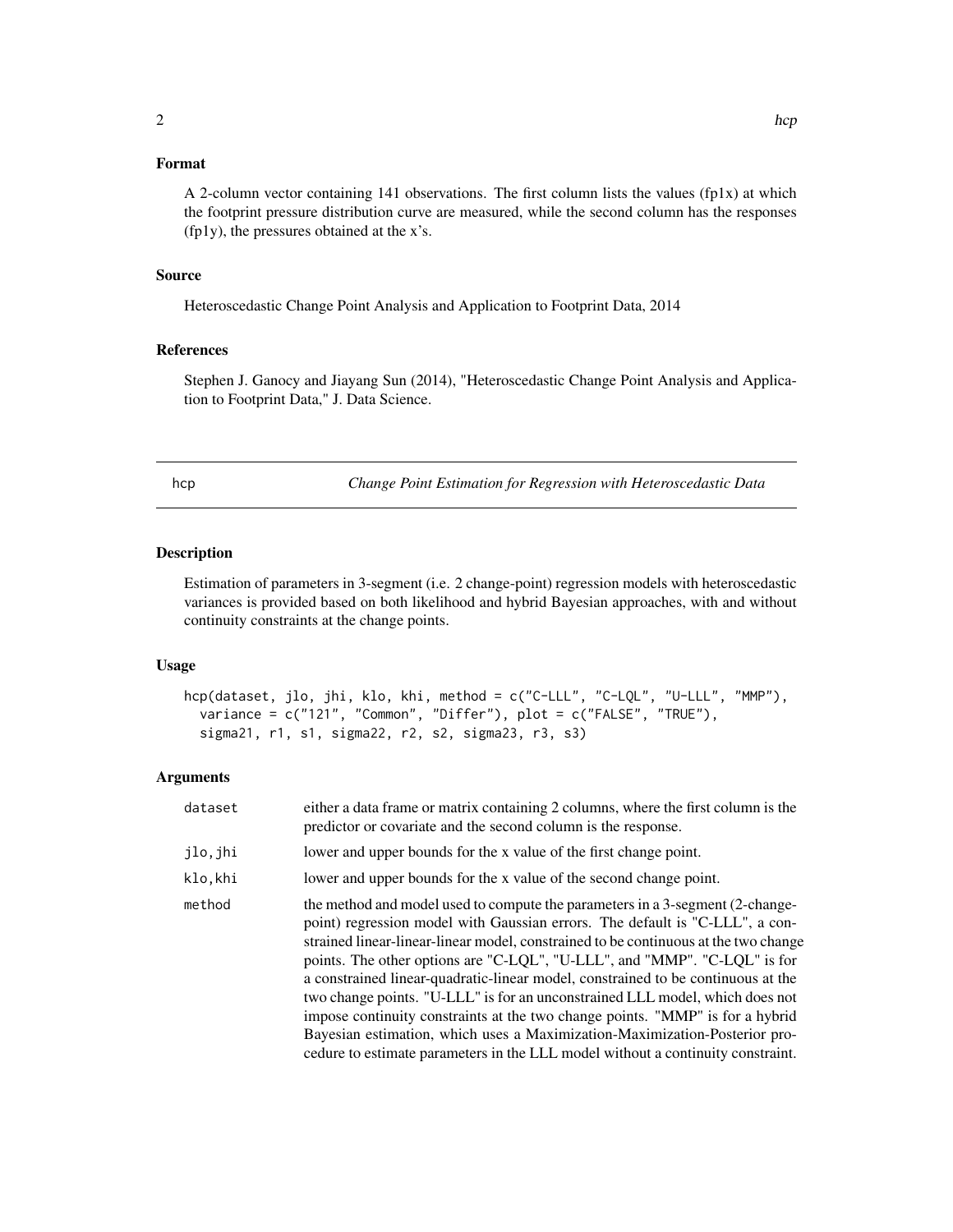| variance | the default is "121", which means a heteroscedastic data with identical vari-<br>ance, sigma21, for the first and third segments, but (possibly) different variance,<br>sigma22, for the second segment. The option "Common" is for a homoscedastic<br>data with same variance, sigma21, for all three segments. The option "Dif-<br>fer" is for heteroscedastic data with different variances, sigma21, sigma22, and<br>sigma23, for three segments. |
|----------|-------------------------------------------------------------------------------------------------------------------------------------------------------------------------------------------------------------------------------------------------------------------------------------------------------------------------------------------------------------------------------------------------------------------------------------------------------|
| plot     | the default is "FALSE". plot = "TRUE" provides a log-likelihood surface plot.<br>No plot for MMP method.<br>* THE FOLLOWING ARE REQUIRED ONLY FOR MMP METHOD                                                                                                                                                                                                                                                                                          |
|          |                                                                                                                                                                                                                                                                                                                                                                                                                                                       |
| sigma21  | initial value of variance, sigma1 squared.                                                                                                                                                                                                                                                                                                                                                                                                            |
| r1, s1   | shape and scale parameters in the first Gamma prior distribution, $f(x,r,s) = con-$<br>stant * $x^{\wedge}(r-1)$ exp( $-s^*x$ ).                                                                                                                                                                                                                                                                                                                      |
| sigma22  | initial value of the second variance, sigma2 squared, only required for "MMP"<br>method with "121" or "Differ" variances.                                                                                                                                                                                                                                                                                                                             |
| r2,s2    | shape and scale parameters in the second Gamma prior distribution, only re-<br>quired for "MMP" method with "121" or "Differ" variances.                                                                                                                                                                                                                                                                                                              |
| sigma23  | initial value of the third variance, sigma3 squared, only required for "MMP"<br>method with "Differ" variances.                                                                                                                                                                                                                                                                                                                                       |
| r3, s3   | shape and scale parameters in the third Gamma prior distribution, only required<br>for "MMP" method with "Differ" variances.                                                                                                                                                                                                                                                                                                                          |
|          |                                                                                                                                                                                                                                                                                                                                                                                                                                                       |

#### Details

The default "C-LLL" method and other two methods "C-LQL" and "U-LLL" are based on the likelihood principle, which provide the estimates of two change points, coefficients and variances of each of the three regression functions.

The "MMP" method is based on a hybrid Bayesian approach, in which each variance follows a Gamma distribution specified by a shape and a scale parameter:  $f(x,r,s) = constant * x^(r-1) exp(-r^2)$ s\*x), and the pair of change points follows a uniform distribution on the data indices. Given the change points, the MLE of the regression coefficients are the LSE. Then the conditional posterior of the change points given the variances, and the conditional posterior of variances given the change points (with the MLE of regression coefficients plugged in as function of change points in both posteriors) can be maximized iteratively until the convergence to the final estimates of variances and change points. Hence this method is called Maximization-Maximization-Posterior (MMP) method.

#### Value

maxloglik: maximum log-likelihood value, provided only for the likelihood methods.

sigma2: up to three values of variance based on the variance specification, "Common", "121", "Differ".

coe: coefficients for three regression segments, beta =  $(a0, a1, b0, b1, b2, c0, c1)$ . No b2 output for LLL model.

changepoints: the first and second change points in x values.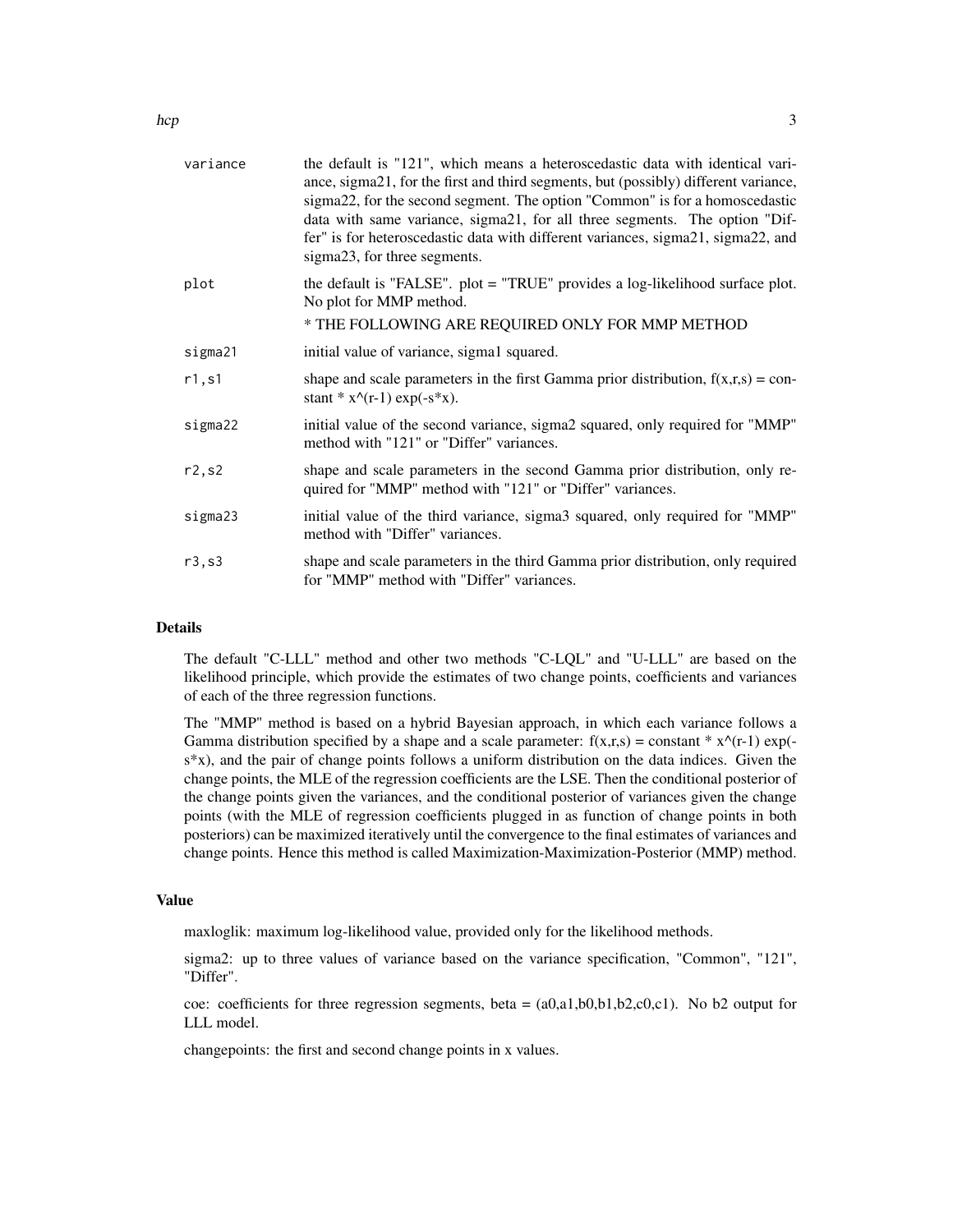#### References

Stephen J. Ganocy and Jiayang Sun (2014), "Heteroscedastic Change Point Analysis and Application to Footprint Data", J of Data Science, In Press.

#### Examples

```
# Example 1: Test the hcp() using simulated data
# Simulate a C-LLL data set with a common variance 0.25,
# where the 2 change points are at x = 2 and x = 5.
x1 < -seq(0, 2, by=0.05)x2<-seq(2.05,5,by=0.05)
x3<-seq(5.05,7,by=0.05)
y1<-2+2*x1+rnorm(length(x1),0,0.5)
y2<-5+0.5*x2+rnorm(length(x2),0,0.5)
y3<-17.5-2*x3+rnorm(length(x3),0,0.5)
z<-data.frame(c(x1,x2,x3),c(y1,y2,y3)); names(z)=c("x","y")
# So the true beta for data z is (2, 2, 5, 0.5, 17.5, -2).
# Visualizing the plot given by plot(z) shows that
# three segments are all linear, variances appear
# to be homoscedastic and the change points are
# in (1.5,2.5) and (4.5,5.5).
# Thus, we fit the following model:
hcp(z,1.5,2.5,4.5,5.5,"C-LLL","Common")
# All estimates look good in comparison to the
# real parameters.
# Can also try MMP method for the LLL model as
# below, if needed. The reasonable r1, s1 for
# MMP method are: r1 = 11, s1 = 60.
# hcp(dataset1,1.5,2.5,4.5,5.5,"MMP","Common","FALSE",0.25,11,60)
# Example 2: The footprint data from the tire industry
# in Ganocy and Sun (2014). The objective was to estimate
# the footprint length, i.e. the length between two change
# points in the data.
# Can visualize the built-in tire footprint data that
# comes with this package to set the intervals
# bracketing 2 change points.
plot(FP.Sample.2)
# Footprint data usually has three segments with
# a larger variance in the middle segment than those
# in the first and third segments, which is confirmed
# by the plot. It also appears that the middle segment
# is quadratic and the two change points are around
# 1 and 5.8, falling in the intervals (0.5,2) and (5,6.5).
# Hence, the C-LQL model with "121" variance should
```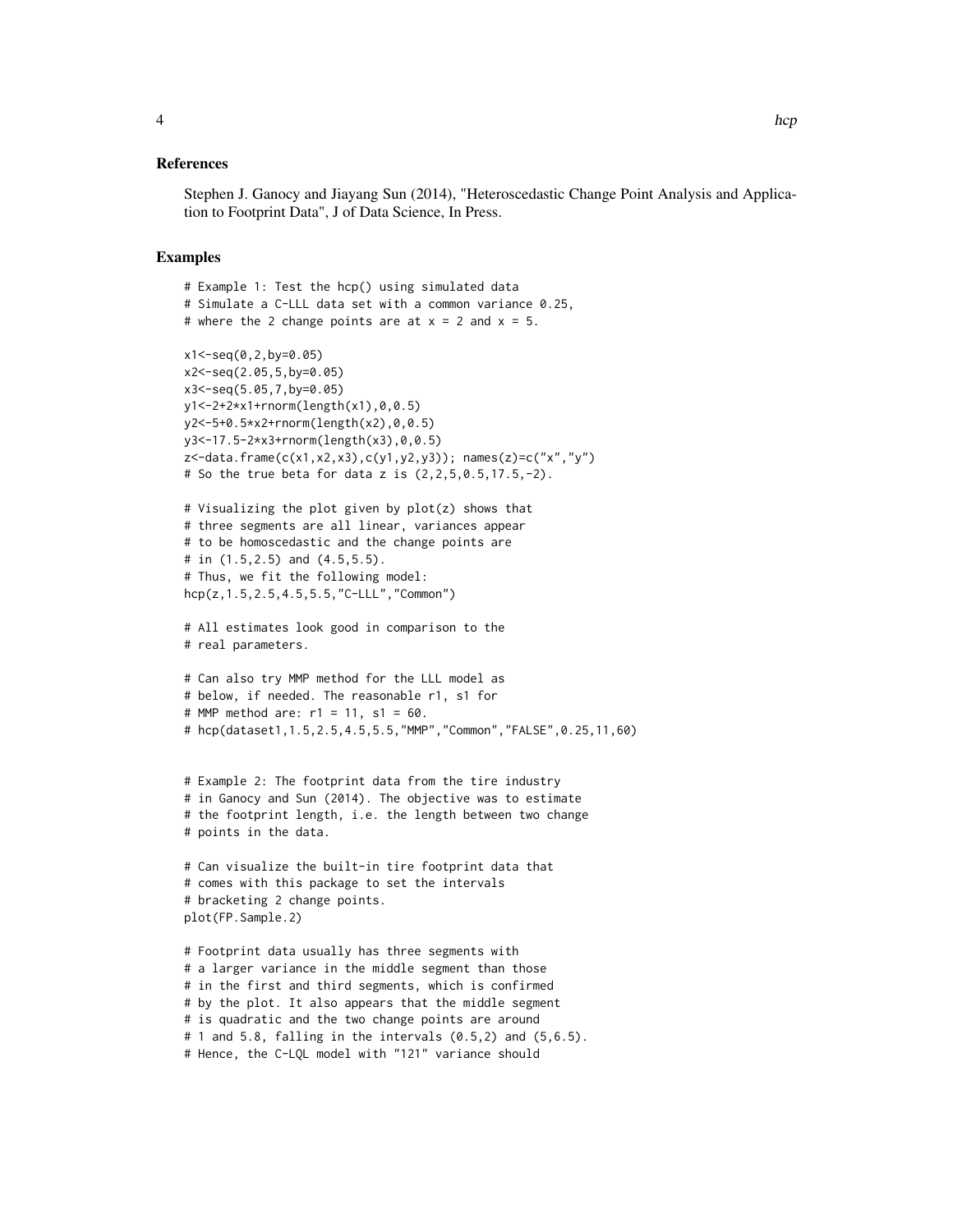```
# be the most adequate:
hcp(FP.Sample.2,0.5,2,5,6.5,"C-LQL","121")
```

```
# Extra: The following illustrates how to choose the
# hyperparameters, needed in an application of the
# MMP method. This MMP method is an iterative method
# so it is the slowest method.
```
# It also requires specifying the input for sigma21, # r1, s1, if the variance type is "Common", where # sigma21 is the variance for all three segments. # r1, s1 are shape and scale parameters of the Gamma # distribution for all three segments.

```
# The Bayes empirical estimates of r1, s1 are:
# r1 = mean/sigma2, s1 = (mean)^2/sigma2, where mean
# and sigma are the mean and sigma of the variance
# sigma21; they can be computed based on a sequence
# of local estimates of sigma21 using neighboring points.
```

```
# Input for sigma21, r1, s1, sigma22, r2, s2 is needed
# if the variance type is "121", where sigma21 is
# the variance for the first and third segments, and
# sigma22 is the variance for the second segment.
```

```
# Bayes empirical estimates of (r1,s1) and (r2,s2) are
# similar to that in the "Common" type. They can be
# obtained based on two sequences of local estimates
# of sigma21, sigma22, using the neighboring points
# in preliminary respective segments. They do not
# need to be too accurate.
```

```
# Here is an example of MMP method for this footprint
# data, though the C-LQL method fit above is more adequate:
# hcp(FP.Sample.2,0.5,2,5,6.5,"MMP","121","FALSE",10,1,10,35,1,35)
# Its second segment is a linear approximation to the
# quadratic curve (for an illustration of MMP, only).
```
hcp 5